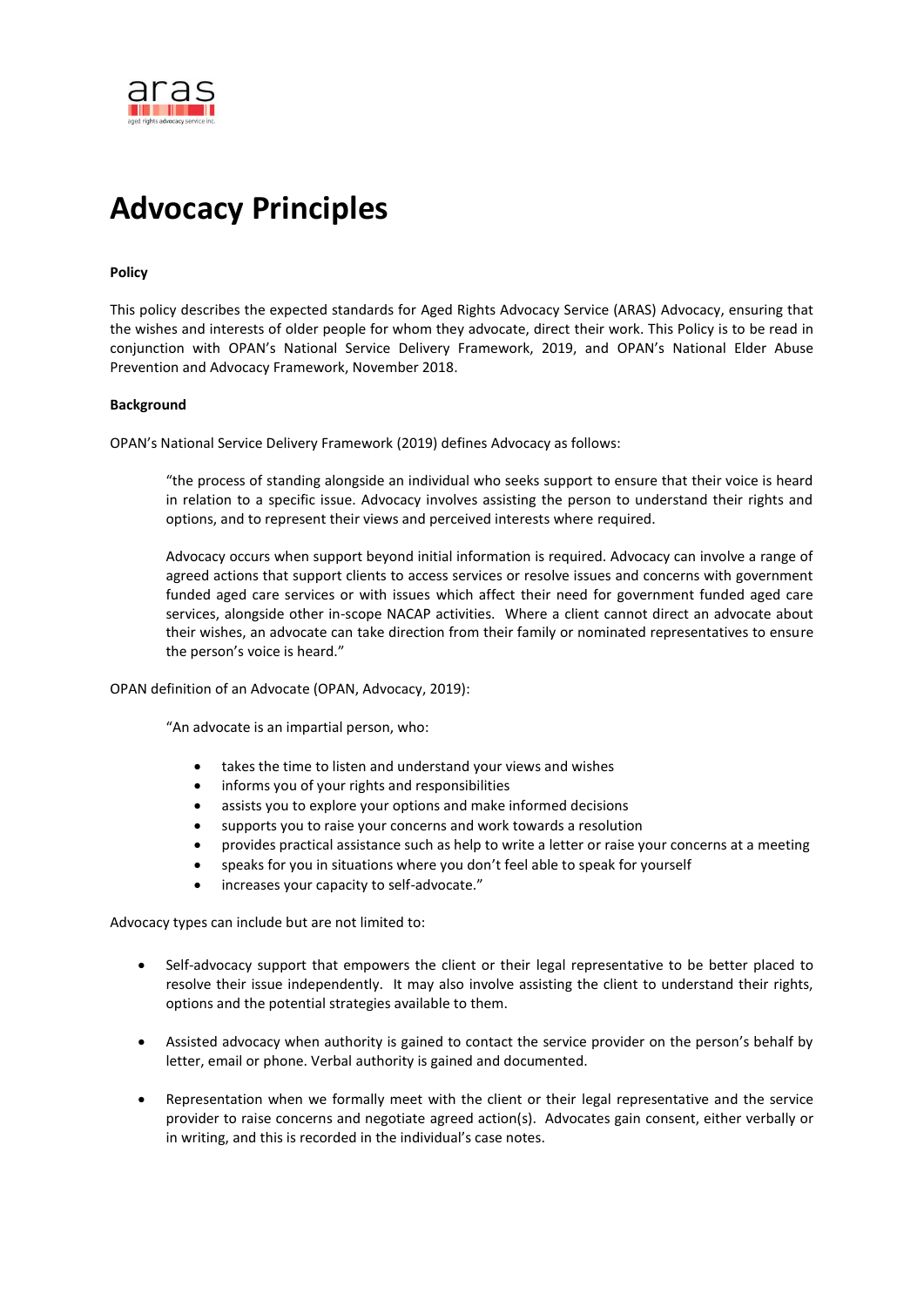

An Advocacy Case is undertaken when the older person provides authority to act on their behalf. Actions can include support at meetings, writing letters, providing strategies, assisting access to services.

Where the older person cannot convey their wishes to an advocate, an advocate can take direction from their legal representative to ensure the person's voice is heard. ARAS Advocates will ensure, to the best of their intentions and ability, to assist older people in exercising their human rights, and to be treated with respect without prejudice.

## **The National Aged Care Advocacy Program's (NACAP) National Strategic Plan lists the following Principles that underpin all areas of ARAS:**

The fundamental principle is that

"……difficulty in personally exercising rights should not mean that those rights no longer apply. Rather it means that some effective method of assisting the person to exercise their rights must be found. In practical terms the notion of an advocate or advocacy service is seen as one mechanism to meet their needs."

Therefore, the National Aged Care Advocacy Program will:

- provide high quality consumer-focused services that are delivered in a manner that upholds the rights of consumers;
- aim to ensure maximum participation of consumers in the advocacy process so that they continue to be optimally involved in decision making about their quality of life;
- ensure that clearly stated standards of service are available and applicable to all members of the client group;
- strive for high quality practices delivered in a professional manner;
- include open and constructive communication, consultation and feedback mechanisms and clear points of contact;
- maintain a positive relationship with key stakeholders which, while recognizing the independence of the program, allows for collaborative approaches to improving quality of life and quality of care of older citizens;
- provide a consumer focus underpinned by the Charter of Aged Care Rights, and the Aged Care Quality Standards;
- fully utilise our unique capacity to contribute to other quality assurance mechanisms within the aged care system;
- act as a resource to further contribute to Better Practice and the Quality Assurance framework within the Australian aged care system; and
- maintain internal management systems that promote accountability and best practice.

## **OPAN National Elder Abuse Prevention and Advocacy Framework, 2018:**

OPAN is guided by the World Health Organisation (WHO) definition of elder abuse, which identifies elder abuse as occurring within a relationship of trust and having multiple manifestations, including intentional or unintentional neglect:

"Elder abuse can be defined as a single, or repeated act, or lack of appropriate action, occurring within any relationship where there is an expectation of trust which causes harm or distress to an older person.

Elder abuse can take various forms such as physical, psychological or emotional, sexual and financial abuse. It can also be the result of intentional or unintentional neglect (WHO, 2002)".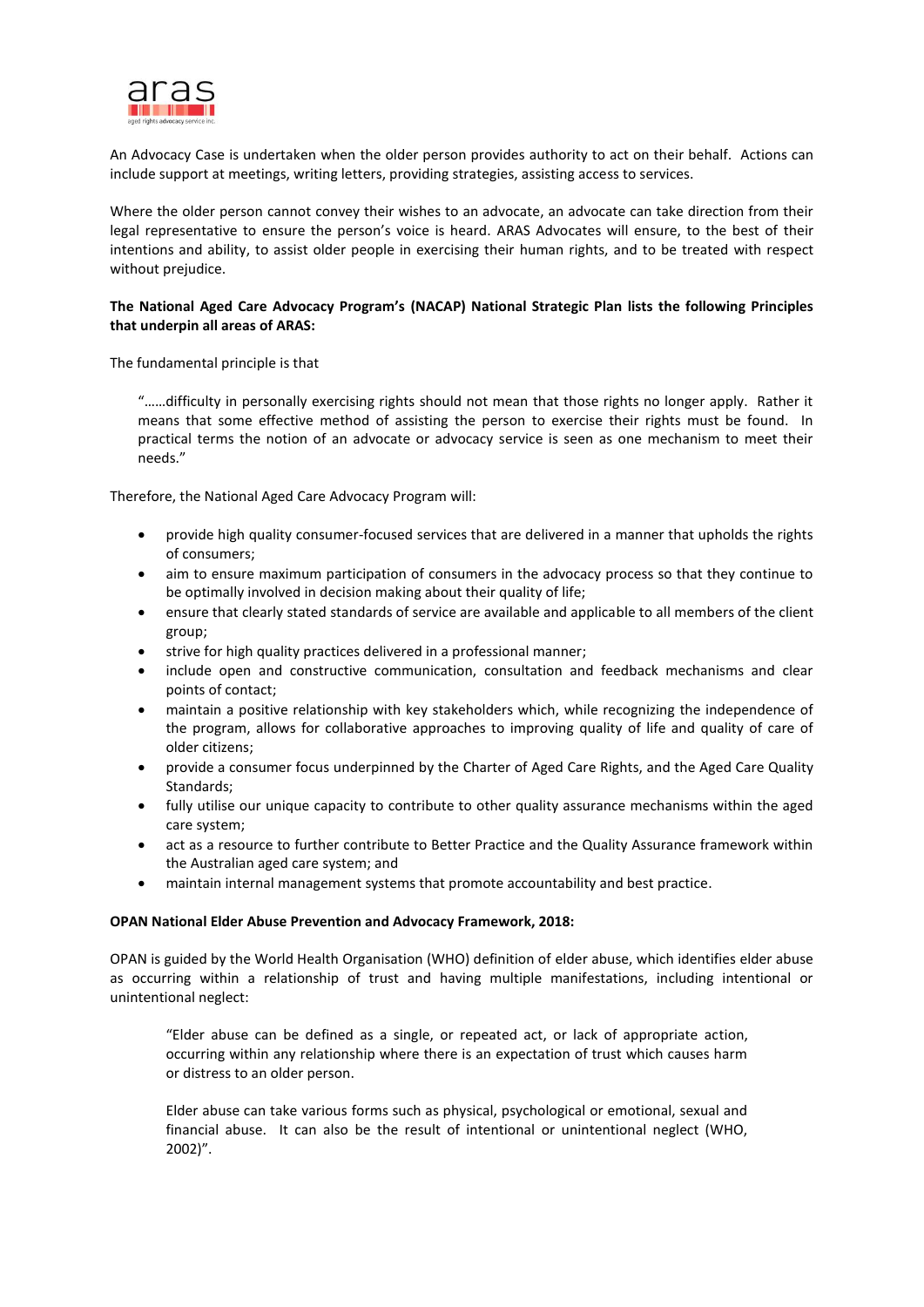

A set of principles guide all of ARAS' interactions and programs in addressing abuse of older people as follows:

- 1. The rights of the older person are upheld in all actions and interactions, and this includes their right to autonomy and self-determination.
- 2. Older people are placed at the center of all advocacy processes and advocates act at their direction.
- 3. In preventing and responding to elder abuse, advocates aim to empower older people and to enable them to exercise informed choice.
- 4. The older person's capacity to make decisions is assumed.
- 5. It is recognised that older people enjoy legal capacity on an equal basis with other citizens and have a right to be supported to exercise that capacity.
- 6. In seeking to balance the right to autonomy with the right to be safe, information relating to risks and safety is always provided to support the older person.
- 7. Privacy and confidentially are respected, unless the disclosure or use of personal information is required or authorized by law.
- 8. Consumers are linked with other service providers when their expertise enhances the support being provided and the consumer agrees to this. The Advocate continues to work with the consumer at their direction, supporting them until the matter is resolved, or when all options have been exhausted.
- 9. In recognising the diversity of older people, services are accessible and inclusive, and tailored wherever possible to individual need.
- 10. The importance of preserving family relationships is recognized wherever possible. OPAN recognizes and appreciates the complexity of family relationships.
- 11. Governance and management systems are designed to ensure safe, effective and efficient services.

ARAS structures its service to address elder abuse across a continuum from prevention to early intervention and responsive advocacy. Elder abuse prevention occurs at multiple levels and includes:

- Delivering free elder abuse education sessions to community members and service providers with a focus on:
	- $\circ$  the role of advocacy in supporting consumers to access and interact with the aged care system;
	- $\circ$  the role of advocacy in supporting consumers who are unhappy with their aged care services; and
	- o consumer rights when receiving Commonwealth funded aged care services.

## **Summary:**

All people aged 65 years or older, Aboriginal/Torres Strait Islander people aged 50 years or over, and young people accessing Commonwealth funded Aged Care services, are able to access ARAS support via information to self-advocate or individualised support, to assist with exercising their basic human right to live a life free of abuse, safeguarding themselves against abuse, and access to appropriate services.

In addition, any person residing in a Retirement Village are able to access ARAS' service, regardless of age.